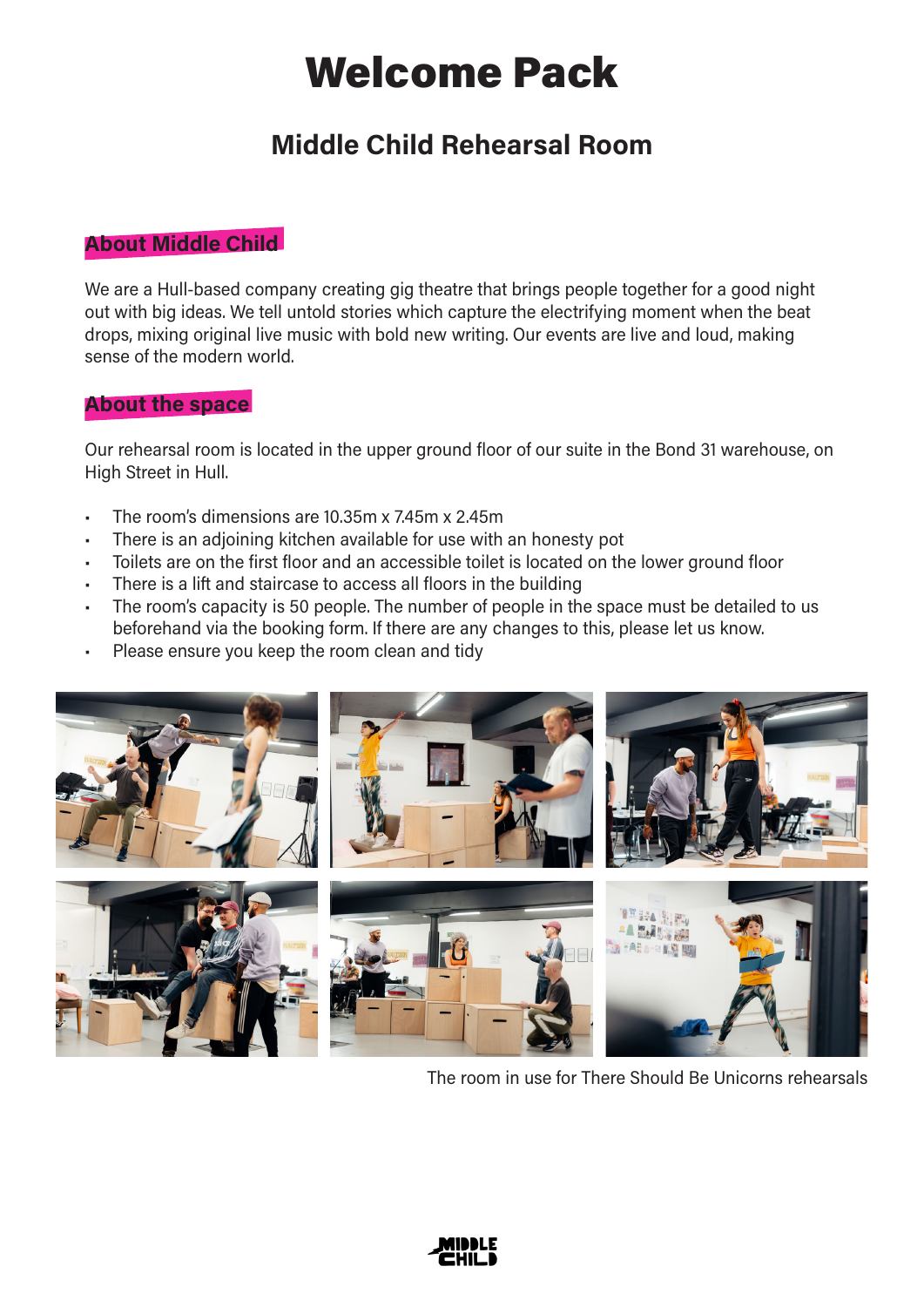# Accessibility

If you have any access requirements, please let us know through the booking form.

Our accessible entrance is the second door on the left as you walk down the alley way.

A map, produced by Hull Museums and available on our website, shows a level route around the cobbles of the High Street, using paved surfaces and drop kerbs.

# First aid

There is a first aid kit on the wall of the rehearsal room and the names of the building's first aiders stated next to it.

#### Fire safety

The fire assembly point is located down the side of Lion and Key pub.

# Car parking

Available in the High Street car park, which has an uneven gravel surface, or the new Fruit Market multi-storey car park, a three-minute walk away, on Blackfriargate.

#### **Security**

The building is secure and will be locked overnight, so feel free to leave your kit here, if you have the room booked. However, we can't offer insurance for your belongings.

#### **Other facilities**

#### Writing Room

The room includes a table, chairs and sofa bed. You can request to book to use this during our usual hours (Tuesday to Friday, 9am-6pm), through the booking form.

#### Theatre Library

Our library is open to the public on Tuesdays (10am-1pm) and Friday (2-5pm), with over 2,000 scripts and reference books available to borrow.

#### Hot desks

Finally, we offer multiple hot desking spaces next to our library with access to free Wi-Fi as a drop-in service, during our usual hours. Feel free to give us a ring or a message beforehand.